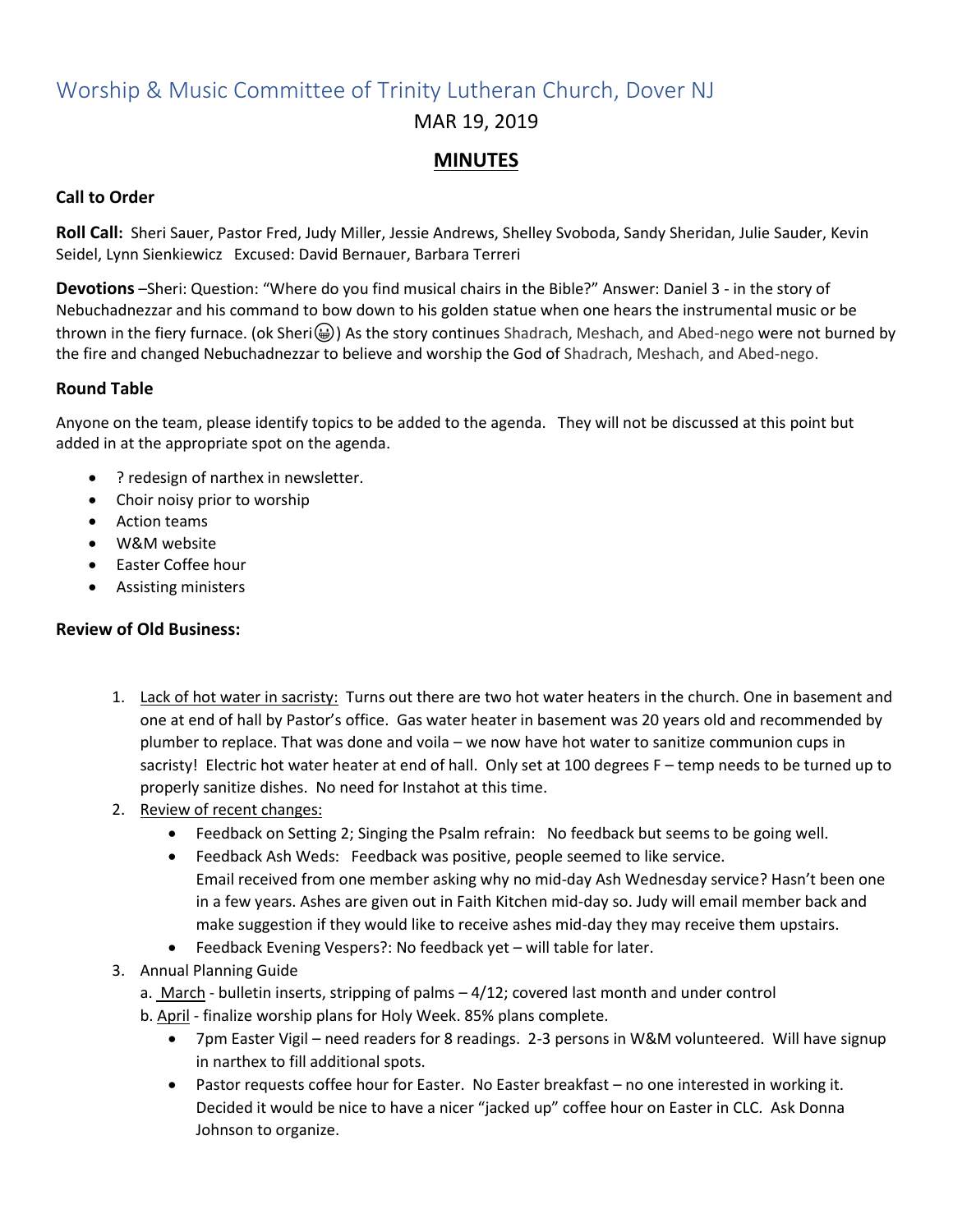#### c. May

- 5/12 (Mother's Day): L4G requests Hymn 641 "All are Welcome" as it goes with their project.
- 5/26: Summer worship will begin May 26 (Memorial Day weekend) with one service at 9:30am and go through September 8 (Energizer Sunday). Last year summer worship was 9:15am to counteract any complaints from either service. Makes more sense to have it on the half hour so decided to change to 9:30am

#### d. June

- 6/2: Congregational meeting
- $\bullet$  6/9: Pentecost 2 confirmands and 1 new member to be received.
- 6/23: Graduate Sunday

`Table the Hymn of the month, for summer; and midweek dinner church until after Easter.

- 4. Desert Garden/ Decorating Team No feedback received. Continues to change as Lent progresses.
- 5. Hymns– April ¾ is complete; Jessie has May; David has June. Table further planning until May

#### **New Business**

1. Purchase of Steamer/Ironing board requested by decorating committee for banners, etc. Approved to take monies from Worship and Music budget.

#### **Round Table Discussion**

- **?** Narthex redesign: in council capsule in March newsletter it was mentioned under goals that there needs to be more direction on where to enter the sanctuary once inside the building. This is for future Capital Improvement.
- Choir noisy prior to worship: Kevin will remind choir and educate outside singers and musicians that the purpose of church choir and musicians are as part of leading worship and not as performers. Need to set an example for the rest of the congregation.
- Action Teams: Need to connect ideas with action team funds. Discussion that action team funds are being used inappropriately to supplement our budget. Action team fund management is everyone's concern but will become a permanent Council agenda item and not the responsibility of the Worship and Music committee.
	- Shelley announced she provided dog food and supplies to the Randolph Pound in honor and memory of her brother, Matthew, using a \$250.00 action team.  $\odot$   $\uparrow$
- W&M Website: David Bernauer is responsible for W&M page. Need to tell him to put mid-week Lenten vesper services on Website as well as Holy week service schedule ASAP.
	- There was additional discussion as to members lack of knowledge as to who to contact to add something to website and who is the gatekeeper for approval of what goes on website. This was decided that it isn't W&M responsibility and needs to be decided by council as to who should screen content and decide which page information goes on. Also, the need for a technical person.